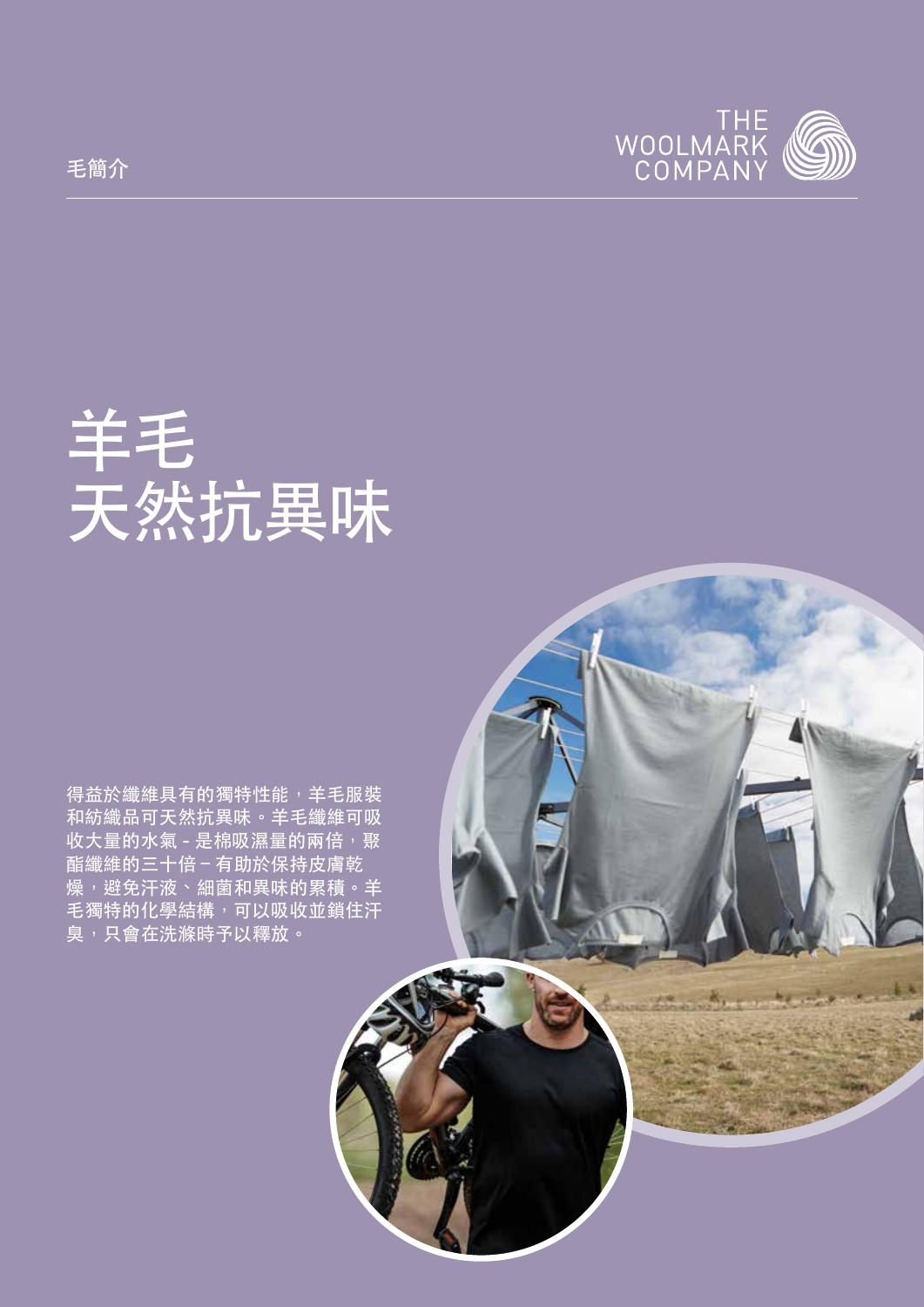## 羊毛天然抗汗臭

羊毛特有的濕度調節性能可將汗臭降到最低:

- 1. 羊毛是吸濕性的纖維,可以吸收多達自身重量35% 的水氣,保持皮膚表面更乾燥,防止細菌滋生。
- 2. 在穿著時,羊毛會吸收並鎖住汗臭。汗臭被自動鎖 入纖維內部,避免細菌滋生,因此羊毛服裝可以更 長時間保持清爽。
- 3. 在洗滌時,羊毛服裝會將鎖住的汗臭釋放。洗滌後 羊毛服裝殘留的汗臭少於棉和合成纖維服裝。

由澳大利亞聯邦科學與工業研究組織進行的穿著後服 装汗臭測試(見圖1)顯示:相較於合成纖維襪, 美 麗諾羊毛襪在穿著後和洗滌後的汗臭味更少。

包括登山者在內的運動員們,往往會長時間穿著同一 件服裝而不進行洗滌,據其回饋穿著羊毛服裝較合成 纖維服裝,較不會累積汗臭。

美麗諾羊毛擁有的諸多性能,使其成為貼身服裝(內 衣、基礎層、襪子和T恤)的理想選擇。羊毛在多次 穿著、不洗滌的情況下,可以長時間保持清爽,故更 適合在運動和旅行時穿著。





表1: 運動襪穿著後汗臭測試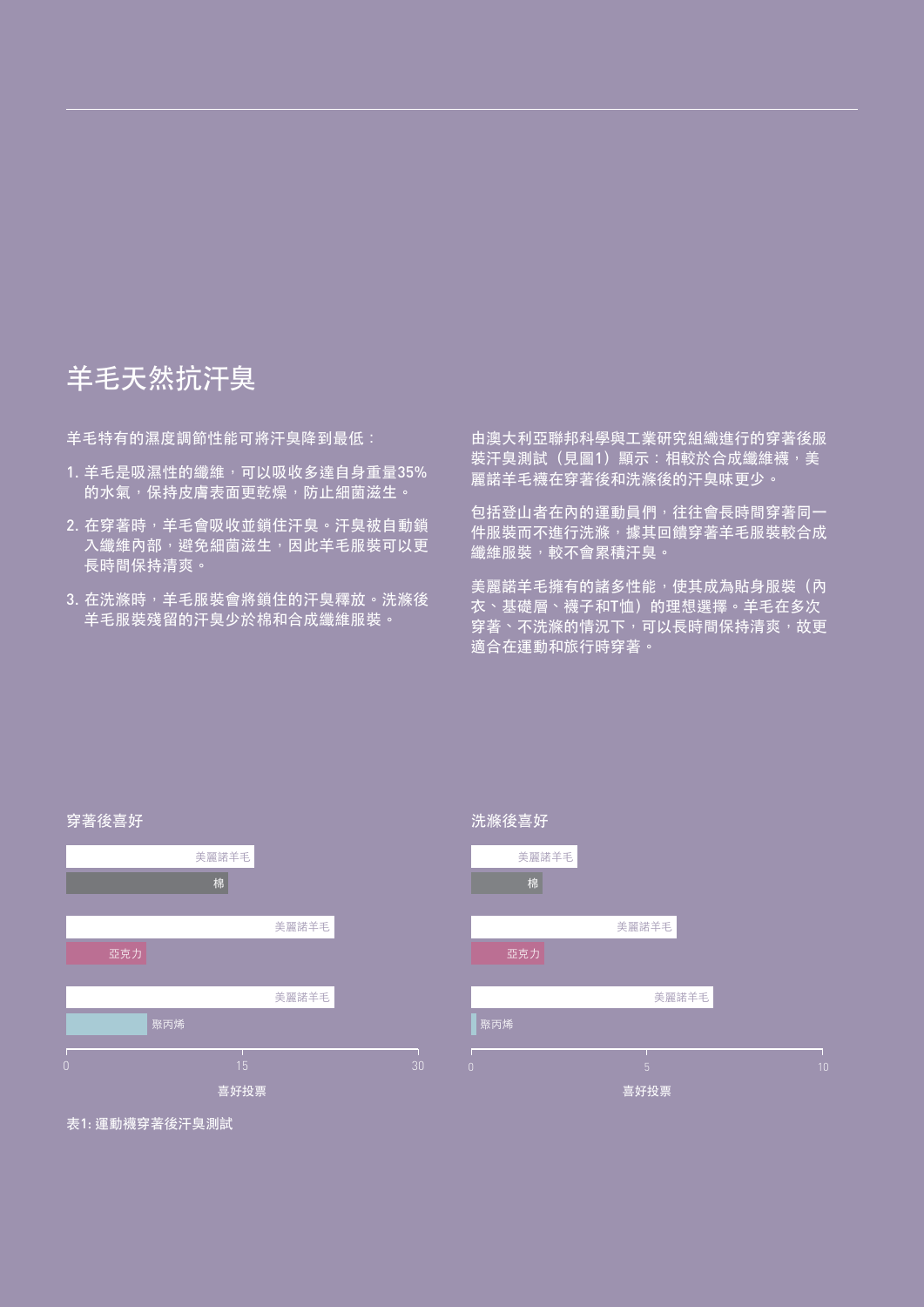羊毛天然抗異味

#### 穿著羊毛後汗液和汗臭會更少

出汗是人體自然調節體溫的方式,尤其是在炎熱環境 或高強度運動後。運動時人體每小時會釋放1至2升的 水氣。水氣積聚過多後會形成汗液,汗液也是汗臭形 成的主要原因。

汗液本身沒有氣味,但是如果停留在皮膚表面,潮濕 的環境會使細菌滋生,進而形成汗臭。羊毛天然的透 氣性可以有助於延緩汗液的形成,讓皮膚更加乾燥。 許多合成纖維面料的透氣性不佳,會讓穿著者皮膚表 面變得潮濕,引發細菌滋生並產生汗臭。



#### 相較於其它纖維材質服裝,羊毛服裝可讓人 更長時間保持乾爽

相較於棉和聚酯纖維等其它天然或人造纖維,羊毛面 料在穿著後更不易累積汗臭。研究顯示,穿著後未洗 滌的聚酯纖維服裝累積了高強度的汗臭,而穿著後未 洗滌的羊毛服裝的汗臭程度則仍保持在低水平。紐西 蘭的一份研究調查,邀請了13位專業嗅覺評估員參 加,並得出羊毛面料上留有的汗臭味比合成纖維面料 少66%,比棉質面料少28%的結論。



表2: 13位評估員對不同存放時間後的面料汗臭強度評估(平均值)